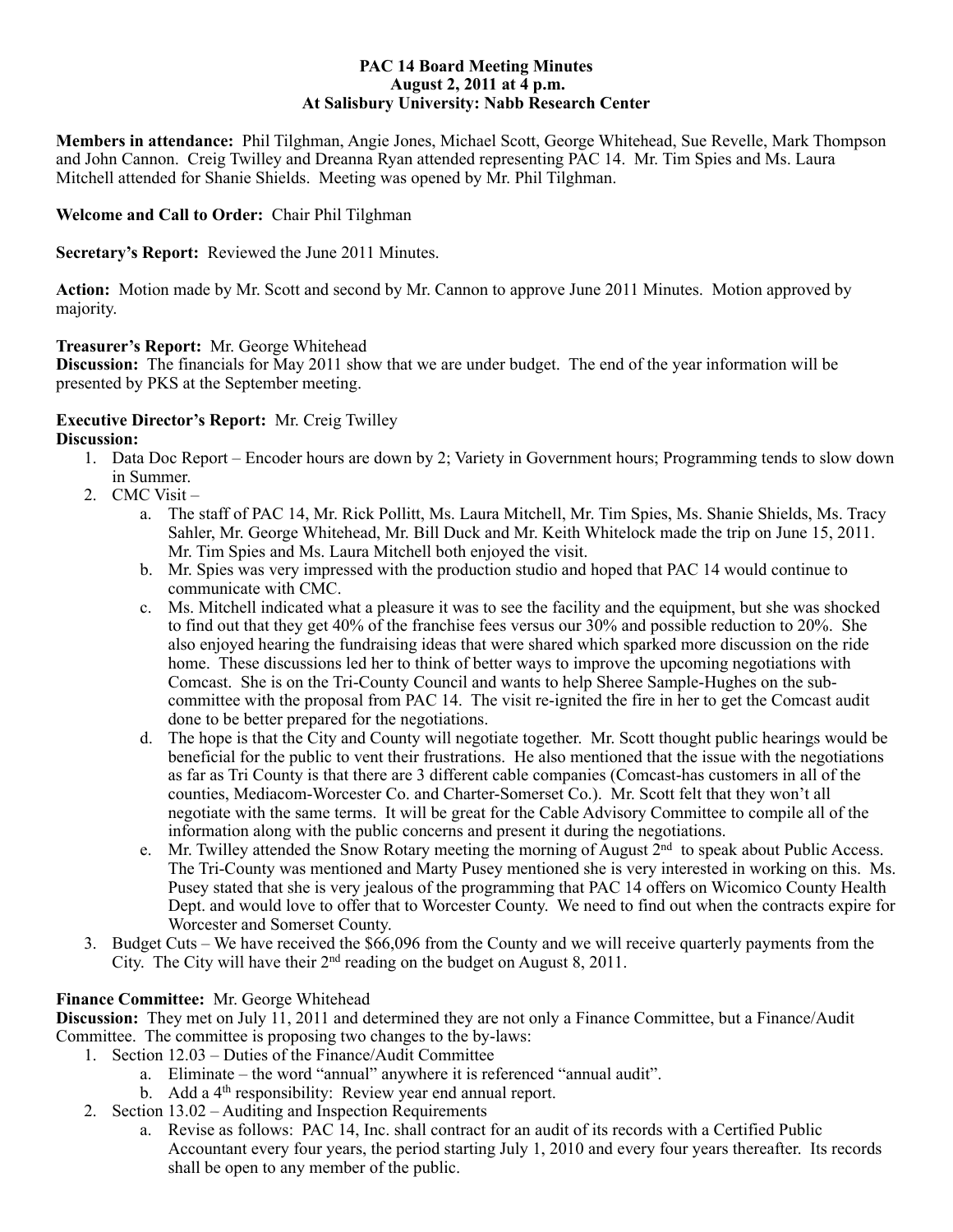The PAC 14 by-laws were created prior to the City and County MOU which state conflicting audit timelines, so we are still working on making all of them match. We will provide the current by-laws with the changes red-lined for the members to see in order to vote at the October 4<sup>th</sup> meeting.

**Action:** Motion made by Mr. Whitehead and second by Ms. Revelle to approve the changes to the by-laws listed above for the members to vote on at the Annual Meeting in October. Motion approved by majority.

**Discussion:** The committee also discussed the other duties of the Finance/Audit Committee:

- 1. Whether PAC 14, Inc. is meeting its projected budget this is done monthly
- 2. The scope and adequacy of the annual audit and related fees done every 4 years
- 3. The effectiveness and adequacy of the internal accounting controls of Pac 14, Inc. The consensus was that if any line item on the budget is going to be over by 10%, the Executive Director of PAC 14, Inc. must get approval from the Executive Committee of the Board of Directors.

The Finance/Audit Committee will meet at the end of July, October, January and April.

**Action:** Motion made by Mr. Whitehead and second by Mr. Scott to approve the required approval from the Executive Committee for any budget line item that exceeds the budget by 10%. Motion approved by majority.

## **Development Committee:** Mr. Mike Scott

# Discussion:

- The committee is moving forward with the Sponsorship fundraising plan. We have the first sponsorship from Peninsula Regional Medical Center and PAC 14 will have promos before and after Focus on Health. Ms. Naleppa created a promo stating that PRMC is proud to partner with PAC 14. The next step is to look at organizations that support or have a connection with  $PAC$  14. The sponsorship information will be in the brochure at the Annual Meeting.
- Mr. Scott will be resigning from the chair position on the Development Committee.
- Members include: Mr. Mike Scott, Mr. Luis Luna, Mr. George Whitehead, Mr. Creig Twilley, Mr. Phil Tilghman, Mr. Keith Whitelock, Mr. Gerald DiBartolo, Mr. Bob Culver. Mr. Carlos Mir, Ms. Marianne Kelly, Mr. Vaughn Baker would like to be involved, but this has not been made official.
- Mr. Tilghman recommended that we include LORA (Locally Owned Restaurant Association) in the committee. The LORA organization could be willing to partner with us and they would definitely be a great resource for fundraising.
- Ms. Mitchell suggested that Ms. Stacy Weisner would be a wonderful asset to the Development Committee.

## **Old Business**

## **Agenda Item: Annual Meeting**

**Discussion:** We have reserved the room at MAC, Inc. with a capacity of 150 and easy access parking. We will have to pay their staff person \$80 to open/close, set up and brake down for the meeting.

**Action:** We will begin to work on the Annual Report for the October 4, 2011 meeting. We will provide light refreshments at the 6 p.m. meeting. Work on the program/brochure with highlights, pictures and emphasizing the PEG component. Invitation will be distributed to the member email list, posted on the Website, the Community Calendar and on Facebook. We will have a draft agenda for the Annual Meeting for review at the next board meeting.

## **New Business**

## **Agenda Item: Nomination Committee**

**Discussion:** Liz Bellavance resigned after the board meeting in June 2011. The board needs to meet to vote on replacement for Ms. Bellavance and also to nominate a new chair to replace Mr. Thompson whose term ends October 2011.

**Action:** Motion made by Ms. Revelle and second by Mr. Scott to accept the resignation of Ms. Liz Bellavance. Motion approved by majority.

## **Agenda Item: Update New Broadcast System – Head End**

**Discussion:** We are in failure mode, so we need to replace the system soon. Mr. Twilley is working on getting information from 3 companies in order to present the decision at the September 2011 Board Meeting. Mr. Tilghman suggested building a network of contacts among the Public Access Channels to share information. Mr. Twilley just